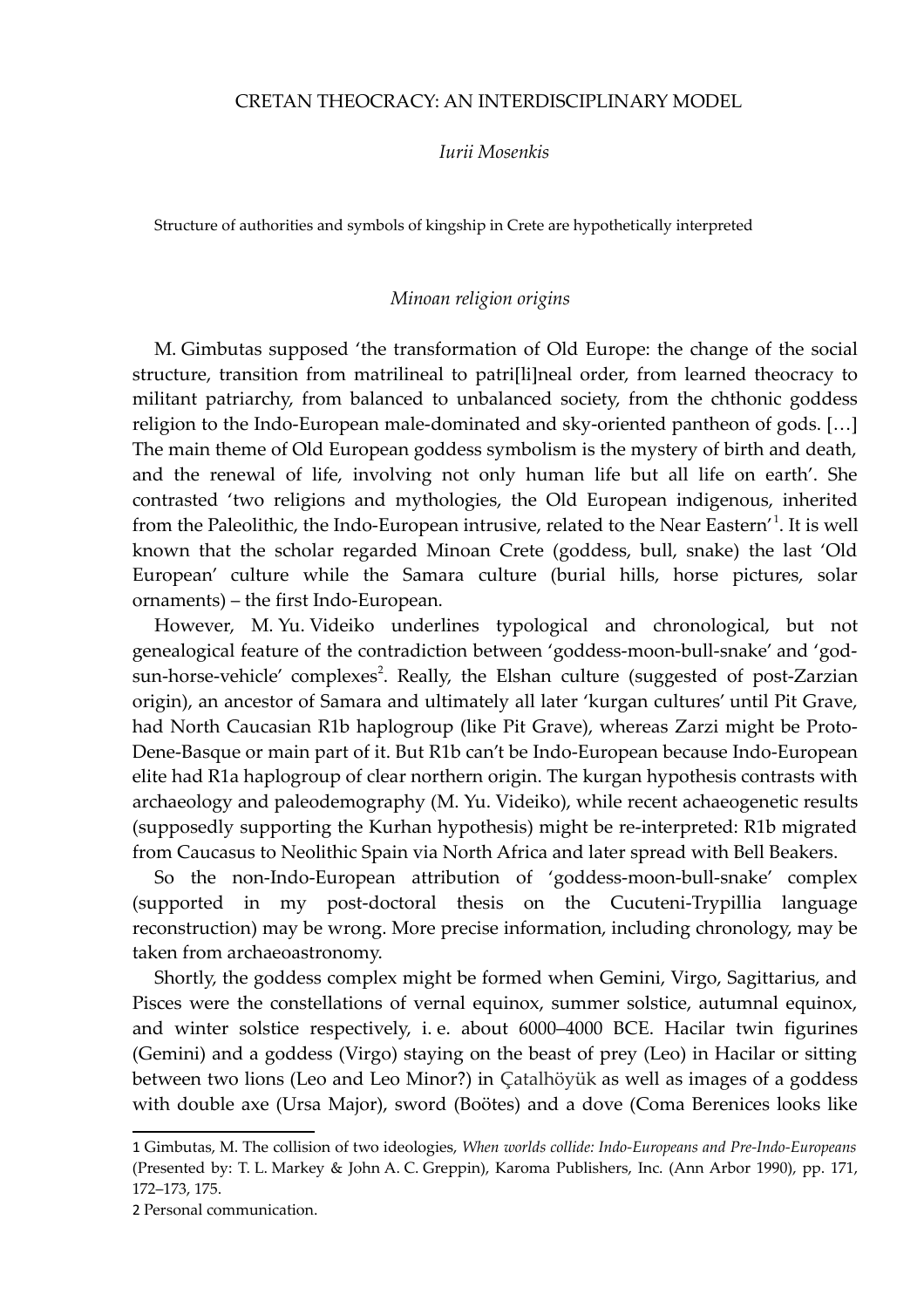wings) may be ultimately traced to the time. Mesolithic fish cult had roots not only in fishing but also in image of Piscis Austrinus, the third but the oldest fish image in the sky (Pisces were not regarded 'fish' before Greeks). The full moon was observed in Virgo at the winter solstice (but many other sources of the moon cult are not excluded). Indo-European twin cult was linguistically reconstructed, and the Gemini Age was the lats time of the Proto-Indo-European language. When the sun was in Gemini at vernal equinox (and the constellation was invisible in the sunrays), Taurus rose, and the bull cult (e. g. in Çatalhöyük) might be (partially) traced to the same time.

Çatalhöyük-Hacilar ideology as possible source of the Old Europe religion reflected astronomical observations conserved in cults. The spread of the First Temperate Neolithic in Europe during the second half of the 7th m. BCE<sup>[3](#page-1-0)</sup> coincided with the global cooling about 6200 BCE (*Bond event 5*) and with the period when aforementioned celestial events become visible.

Horse and wheel were known, e. g., in the Cucuteni-Trypillia culture from late V m. BCE, long before supposed 'kurganization'/indoeuropeanization of Europe. About 4000 BCE, when horse-rich Dereivka culture flourished, yoke-shaped Auriga ('chariot') became a constellation which was visible at the eastern horizon before the sun rose at the vernal equinox. So terrestrial and celestial reasons have been met, and the hose cult was additionally sacralized by the sky.

So Minoan cults conserved not ethnical but chronological archaisms.

### *Sacral royal family: a 'Lunar Dynasty'?*

Cretan king (*Minos* < \**Men-ops* 'moon-eyed/faced', possibly a title)<sup>[4](#page-1-1)</sup> was a son of the Lunar Goddess ('wide-eyed/faced' *Europe*) whereas Cretan queen (*Pasi-phae* 'who lights for all' < '\*full light') symbolize Lunar Goddess ('Pasiphae is a title of Selene' Paus. 3.26.1), a daughter of the Sun God (Helios). Cf. *Θεία Εὐρυφάεσσα*, wife of Hyperion (Helios' father or Helios). However, Pasiphae might also bear solar features: his father *Helios*, brother *Aeates* (cf. Abkhaz *Khait*, 'Sun god') and sister *Kirke* ('round') might represent solar cult.

Initially, Europe was the Lunar Goddess whereas his husband and step-father of Minos (*Asterios*) and his son (*Asterios*, an initial name of Minotauros) symbolized starry sky. The bull image of sky is well known in Egypt and was possibly related to the Taurus Age (about 4000–2000 BCE) when the spring equinox was in Taurus. Young Cretan Zeus (related to Velkhanos and Talos) embodies young Sun, in contrast to mighty night Moon, and possibly Cretan king. Pharaoh was Horus (living Sun) in Egypt, and king was terrestrial Sun in the Hittite state. Synthesis of the 'Solar dynasty'

<span id="page-1-0"></span><sup>3</sup> https://en.wikipedia.org/wiki/First\_Temperate\_Neolithic

<span id="page-1-1"></span><sup>4</sup> 'If Minos was originally a lunar deity or the title of its priest, the rather curious idea of a mortal king becoming a judge in the underworld could be explained by the much older Mesopotamian myth of the moon god Nanna (Sin), who once in a month acted as a judge in the underworld, and was substituted by his three siblings to be able to leave there', Ridderstad Foreign (to Egypt) *Menws* is mentioned in Levant and the Aegean in Egyptian documents, [https://www.academia.edu/3749330/A\\_Matter\\_of\\_Times\\_Tell\\_el\\_Daba\\_and\\_the\\_interlinked\\_chronologies](https://www.academia.edu/3749330/A_Matter_of_Times_Tell_el_Daba_and_the_interlinked_chronologies_of_Minoan_Crete_and_Egypt_in_the_Bronze_Age) of Minoan Crete and Egypt in the Bronze Age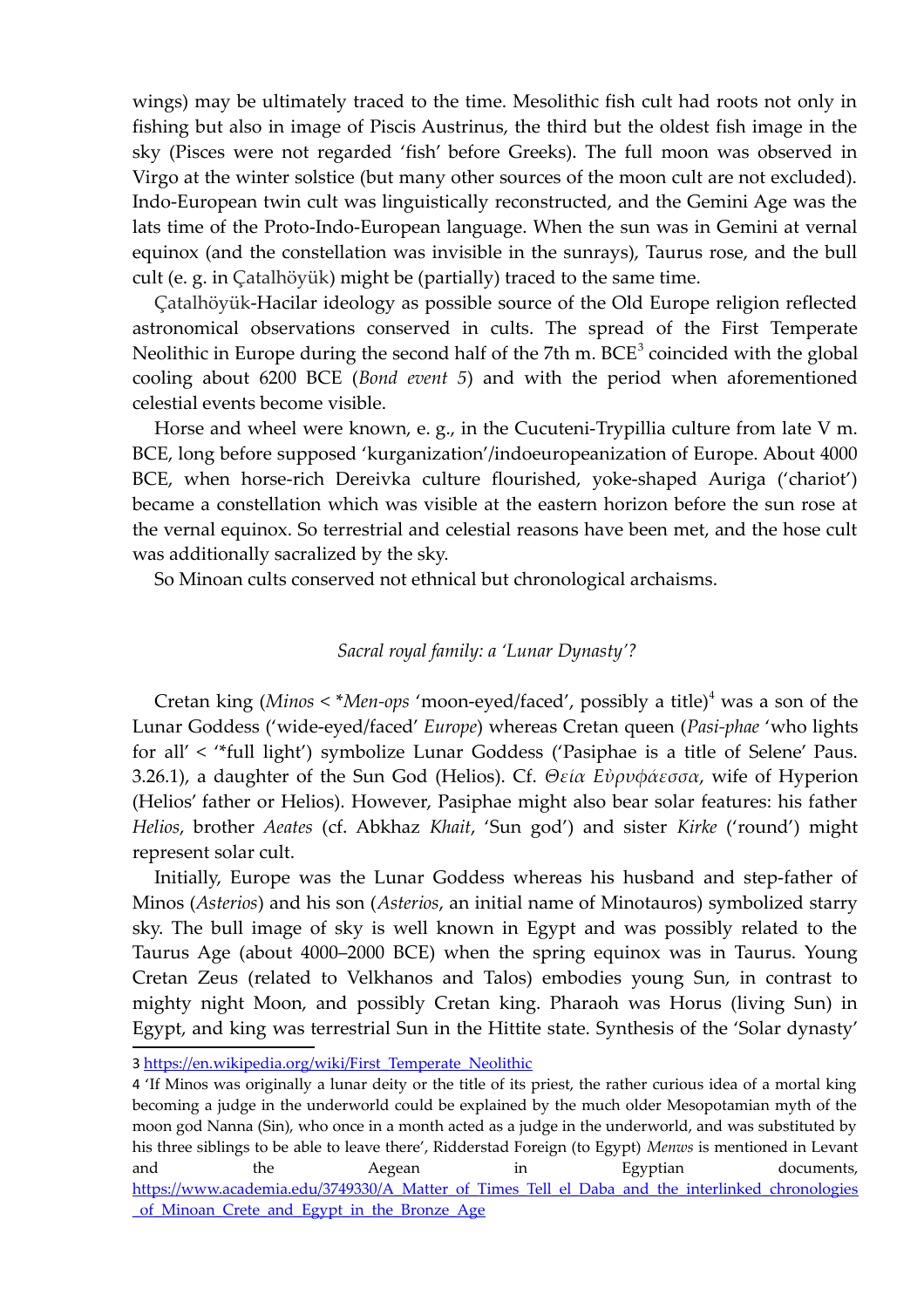and 'Lunar dynasty' ideas may be observed in Bronze Age Crete. *Asteria* was an old name of Crete: *Ἀστερίη· ἡ Κρήτη καὶ ἡ Δῆλος οὕτως ἐκαλοῦντο* (Hesych.). M. Ridderstad links Minoan tripartite shrines with Mesopotamian-like triad of the Sun, the Moon, and Venus<sup>[5](#page-2-0)</sup> but three parts of the island (represented by Minos, Radamanthus, and Sarpedon) might also be taken into consideration.

Other children of Minos might also be related to the lunar cult: *Katreus,* 'lunar quarter', *Glaukos,* 'moon-colored', *Phaidra,* 'full moon' (cf. Arabic *bader,* 'full moon').

Talos as Helios (Hesych.) and a bull  $(Apollod.)<sup>6</sup>$  $(Apollod.)<sup>6</sup>$  $(Apollod.)<sup>6</sup>$  might be the Sun in Taurus whereas Minotaur was the Moon in Taurus. White bull from Poseidon was a symbol of Minos' power. Cretan queen had a sacral marriage with a bull which is traditionally compared with the Indo-European sacral marriage of queen with a horse. In a Cretan rite, the Sun in the bull image shows a place for life<sup>[7](#page-2-2)</sup>, cf. Cadmus myth. Cult of horns possibly reflected a homonymy between *κέρατα* 'horns' (Hom. mostly of oxen) and *Κρήτη* 'Crete', cf. also Biblical *K<sup>e</sup>reth-im*, king David's guards. The name of the island may be derived from *κράτος* 'strength, might, power, mastery, victory', cf. names of Cretan cities (Knossos, 'the most known'; Phaistos, 'the most light'; Kudonia, 'glorified') and Argos ('light').

R. Graves linked another Talos, the nephew of Daedalus, and Icarus the son of Daedalus, and regarded both as a sacrifice. Winged Talos on the Cretan coins confirmed the idea.

If the name of *Theseus* may be compared not only with *νομο-θεσία,* 'legislation' but also with Etruscan *Thesan* 'dawn goddess' (Venus?) then Minos-Theseus conflict may be interpreted as the Moon replaced by dawn. Theseus' and Jason's trips might be initiations of crownprinces in sacral centres $8$ .

'Lunar dynasty' of Minos might be Phrygian. 1) If *Minos* < *\*Men-ops* then *e* > *i* may be attested, cf. Phryg. *dios* 'god' : Greek *theos,* Cretan *thios*; Phryg. *Midas* might be compared with Greek *μέδων*, 'ruler'. 2) If the name of *Katreus* might mean '(lunar) quarter' then  $k^u > k$  may be attested, cf. Phryg.  $ke < k^u e$ , Greek *te* 'and'. Phrygian *Men* god might be the closest cognate of *Minos*.

Golden-haired *Ra-dama-nth-us* might personify Egyptian cult of *Ra-Atum[9](#page-2-4)* while Sarpedon (linked with Lycia) might be ultimately a mountainous god<sup>[10](#page-2-5)</sup>. Ra-Atum as setting sun contrasts with Velkhanos as rising Sun. Minos and Radamanthus were brothers whereas setting Sun and rising Moon are visible simultaneously. Tripartite Minoan shrines might reflect not only Mesopotamian-like Sun-Moon-Venus divine triad (M. Ridderstad) but also three parts of the island, later united under Knossian ruling.

<span id="page-2-0"></span><sup>5</sup> Ridderstad

<span id="page-2-1"></span><sup>6</sup> Talos as a bull may be compared with Hurrian *Tilla*, 'calf god' while Talos as the Sun – with Arabic *t*<sup>[Su</sup> 'rise (of the sun)', Proto-Western Chadic *\*tal-* 'sun', Afro-Asiatic forms after:<http://starling.rinet.ru/>Ph. Kitselis (pers. comm.) links the name of Talos with *τάλα: μέγα* (Hesych.).

<span id="page-2-2"></span><sup>7</sup> Anecd. Bekk. 344. 10; Лосев А. Ф. *Античная мифология*, М. 1957, с. 134; Борухович В. Г. Зевс Минойский, *Античный мир и археология*, Саратов 1979, вып. 4, http://ancientrome.ru/publik/article.htm?a=1291542587#n022

<span id="page-2-3"></span><sup>8</sup> Цымбурский В. Л. Эя и Троя (Прагреки в Северо-Западной Анатолии и происхождение топонимии Αἶα), *Hrdā manasā: Сборник статей к 70-летию проф. Л.Г.Герцeнберга*, СПб, 2005, ref. 9 Alternative Greek etymology: 'who tames easily'.

<span id="page-2-5"></span><span id="page-2-4"></span><sup>10</sup> Indo-Iranian *\*sar-*, 'head', cf. Minoan cult of mountains.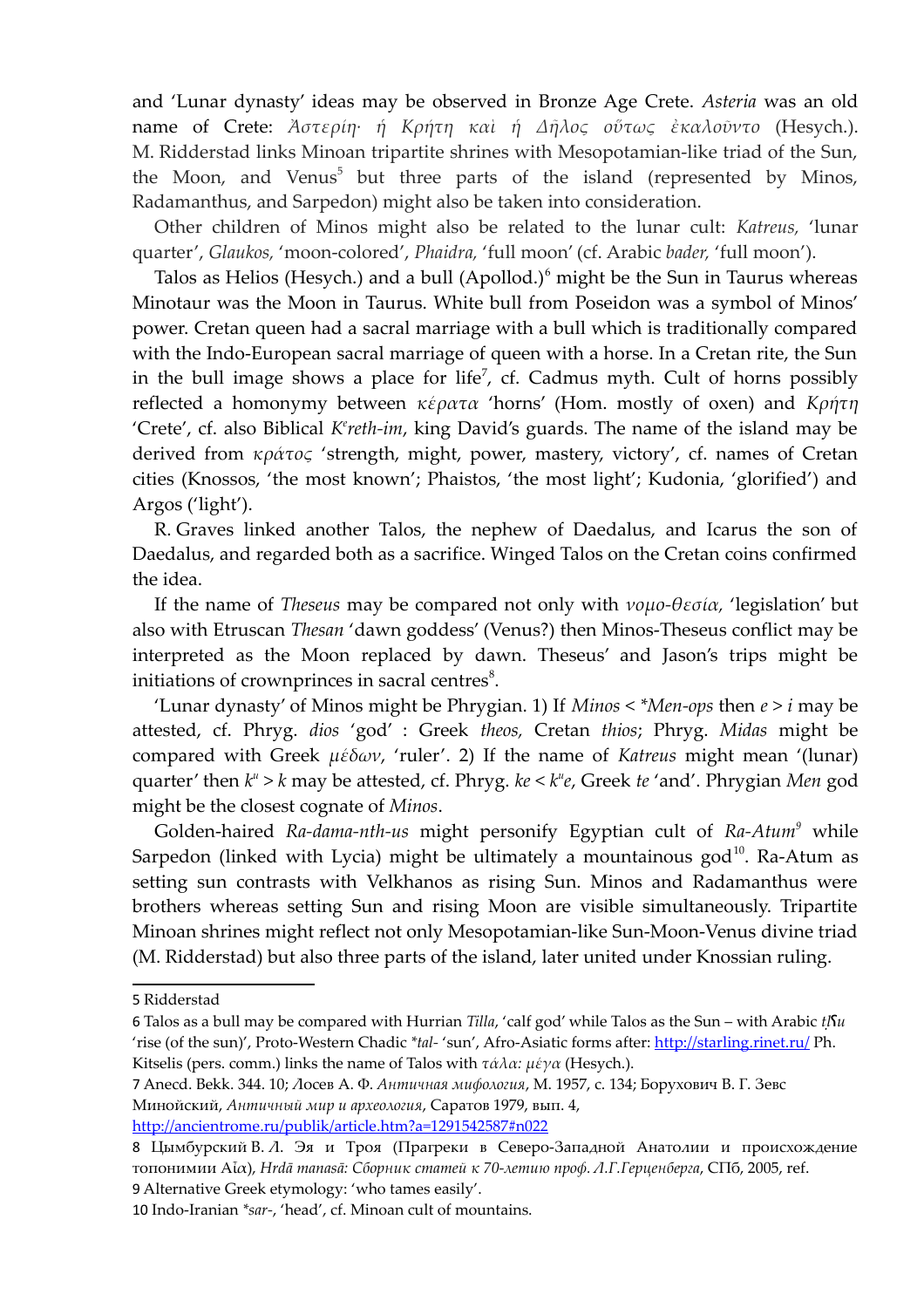*Ari-adna/hagna* might be the Moon or rather Venus (she was equated with Aphrodite in Cyprus), 'lady of labyrinth' (*da-pu-ri-to-po-ti-ni-ja* in Linear B) and a participant of 'sacral marriage' with the heir of throne (not with Theseus but with Dionysus, attested in Linear B and equated with Iacchus related with Arcturus, acc. to M. Ridderstad)<sup>[11](#page-3-0)</sup>. Persephone in Hades (literally 'invisible') and Ariadne in the Labyrinth are invisible Venus, cf. *Parsiphae* (united *Pasiphae* 'Moon' and *Persephone* 'Venus') in one 'Eteocretan' inscription. Image of Ariadna's thread was influenced by the similarity of *Arihagne* and *Arakhne* 'spider' (name of the latter is of Semitic origin). Minoan Venus may be compared with Inanna-Ishtar.

Daedalus ('torch': *δαΐς*, *δαίς* 'fire-brand, pine-torch' > Latin *taeda*, *δαλός* 'fire-brand, burnt-out torch') might be a priest of labyrinth who leaded sacrifices, a close cognate of Iacchus, astronomically interpreted in relation with Arcturus by M. Ridderstad.

*Labyrinth* ('mountainous cave' in the Etymologicum Magnum, from *laura,* or more simple < *la-* 'stone' and *bur-* 'house' Hesych.) might be derived from the cult of caves (esp. natural Skoteino cave or partially human-made tunnels at Gortyn) as a place of initiations, cf. Minos, Epimenides, and Pythagoras in Cretan caves. The oldest Cretan labyrinth is known from the Linear B tablet. Seven lines of Knossian labyrinth symbolize levels of the Moon during its 18-year cycle ('high Moon' and 'low Moon') related to the cult of Minos or levels of Venus, 'the Lady of Labyrinth'.

Eight- or nine-year (nine-year in inclusive counting?) period of reign might reflect *octaeterid*, a Sun-Moon-Venus harmonic cycle which was later repeated in Sparta and Uppsala, cf. Egyptian *heb-sed* possibly related to the Saturn cycle.

Minos' son Androgeus (< *\*Andr-aigeus*, 'man-goat', cf. archaic Cretan pictures of Minotaur as semi-goat<sup>[12](#page-3-1)</sup>, \**Mino-tragos*) was killed during games (i.e. sacrificed) in Athens while other Minos' son Minotaur (and also Glaucos?) was killed (i. e. sacrificed) in Crete. Perhars, these sacrifices reflect sacral marking of space – mainland Greece symbolized by a he-goat (cf. the king of Aigeus and a king of Greece as 'he-goat' in the Bible) while Crete symbolized by a bull (cf. Talos the solar bull). Minos' son Katreus was killed by his own son Altemen, so a Cretan rite of sacrifice of the king or/and the king's sons (cf. Minoan children-eating and the myth of Aun from Uppsala who sacrificed own sons to continue his reign) may be reconstructed. Two sons of Minos, Androgeus and Minotaur, might reflect zodiacal constellations of Capricorn and Taurus; historically, these sons could be born when a long-periodical planet (Saturnus?) was located in these constellations (possible sacral marking of time).

A nature of 'Cretan Zeus' (*Zan/Dan/Tan*, close cognate of Etruscan young *Tin*, Thracian *Din-* and possibly to Latin *Janus < \*Dianus* as a 'year god'; Hittite-Luwian cognate *Tiu-* means 'the Sun') might be explained from the Amalthea myth: a goat nursed newborn Zeus when sacral warriors (Kuretes) danced. Newborn Zeus related to newborn Sun – the winter solstice in Capricorn from about 2000 BCE when Cretan state formed. Sagittarius, which rose in the winter solstice, was regarded as a warrior. The myth reflected an image of the winter solstice at the beginning of Minoan state.

<span id="page-3-0"></span><sup>11</sup> In contrast to Iacchus, Dionysus may be related to another star in Virgo, Vindemiatrix 'vine-dresser'.

<span id="page-3-1"></span><sup>12</sup> PM I, between pp. 358 and 359. Mingrelian *Ocho-kochi* 'goat-man', lived in the palace and was killed by a hero.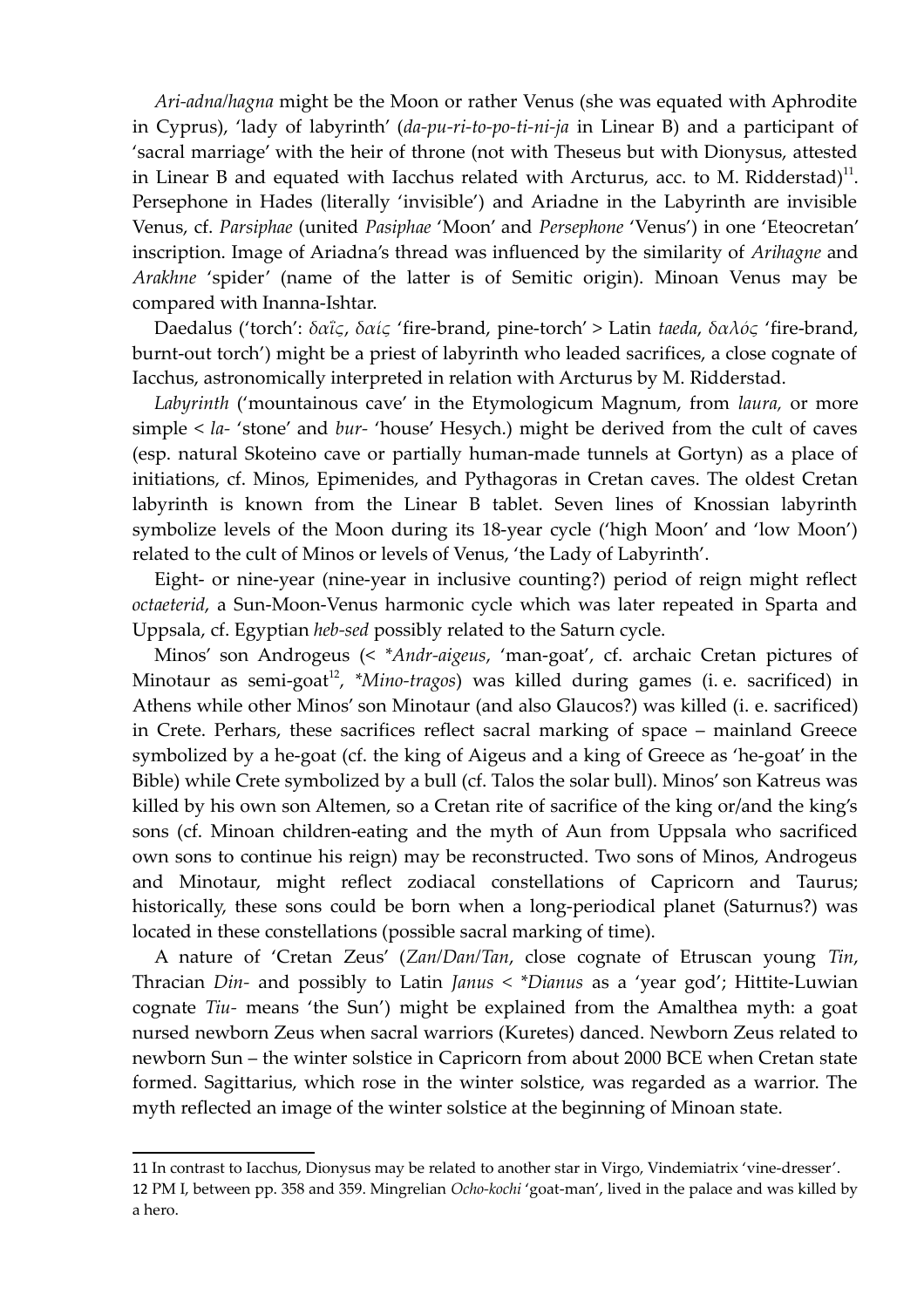### *Golden Fleece: a kingship symbol from the Anatolian Greek homeland?*

Golden Ram and Golden Fleece as the symbol of Mycenaean kingship are reflected in both Atreus-Thyestes and Argonautic myths. A primeval sense of the myth is the vernal equinoctial Sun in Aries from about 2000 BCE when, in comparison, Amenemhat I established the Amon (solar ram) cult as a new symbol of Egyptian kingship. It was also a time when the first Greek state (Early Helladic III) formed.

Hittite *Eia*-tree and ram skin on it might be derived from Greek: classical *Aia* traced to Mycenaean *Aiwa* (which can't be derived from Hittite *eia*) while 'proto-Ahhiawa' might be located in western Anatolia<sup>[13](#page-4-0)</sup>.

Argonaut's trip in Aea-Colchis might replace the trip in western Anatolian Aea. If it was so, then *Anatolian Aea/'pra-Ahhiyawa' yet existed after about 2000 BCE*, when the Sun entered Aries in the vernal equinox. When Hittite state became stronger, Anatolian Ahhiyawa lost its positions and, possibly, remained in Troy while Cretan and Mycenaean Greeks take power. The trip was Jason's attempt to sacralize his future reign and take the symbol of kingship from the Greek homeland $^{14}$  $^{14}$  $^{14}$ .

# *Origin and structure of Minoan-Mycenaean power: evidence of titles*

*Wanax* was derived from Hattic title of a god as a lord of land. *Guasileus* was a result of the steppe influence in pre-Mycenaean time. The high oficial name *ki-nu-ra* from Mycenaean Pylos reflects the name of Spartan king *Kinortas* 

Origin of Mycenaean king titles reflects ethno-linguistic and socio-cultural relations and sacral prototypes of Cretan and Mycenaean kingships and states.

Linear B *(w)anakt-* (Lin. A, B *wa < wanaktoron,* 'royal palace'[15](#page-4-2); Cret. Hier. *wa-nwa*) might be linked to Tocharian *nakt-* 'god'[16](#page-4-3) or might mean 'king (*\*-kt-*, Hattic *katte* and Carian *kdous*, 'king') of land (*\*wana-,* Hitt.-Luw. *wana,* 'country'[17](#page-4-4) , Armenian *avan,* Urartian *ebani*)', cf. the same structure of many god names: Greek *Posei-don* from *Potichthon* 'lord of earth', Kassite *Buri-jaš* 'lord of earth', Sumerian *En-ki* 'lord of earth', Hattic *wuru-n katte* 'king of land' – *wanakt-* might be a semi-translation of the latter.

*Первый симпозиум по балканскому языкознанию: Предварительные материалы*, М. 1972; Иванов Вяч. Вс. Микенское греческое *wa-na-ka* и его индоевропейские соответствия, *Балканский лингвистический сборник,* М. 1977, с. 165–171,

[http://www.inslav.ru/images/stories/pdf/1977\\_Balkanskij\\_lingvisticheskij\\_sbornik.pdf](http://www.inslav.ru/images/stories/pdf/1977_Balkanskij_lingvisticheskij_sbornik.pdf) 

<span id="page-4-4"></span>17 Гиндин Л. А. К методике выявления и стратификации лингвоэтнических слоев на юге Балканского полуострова, *Этимология 1967*, с. 223.

<span id="page-4-0"></span><sup>13</sup> L. A. Gindin and V. L. Tsymbursky; cf. Hittite *kursa-* > Mycenaean Greek *\*qursa* > Classical Greek *bursa*, 'skin'.

<span id="page-4-1"></span><sup>14</sup> Цымбурский В. Л. Эя и Троя (Прагреки в Северо-Западной Анатолии и происхождение топонимии Αἶα), *Hrdā manasā: Сборник статей к 70-летию проф. Л.Г.Герцeнберга*, СПб, 2005, ref.

<span id="page-4-2"></span><sup>15</sup> The sign was of Egyptian origin (A. Evans) but neither the name of palace nor pharaoh titles were adopted from Egypt; however, cf. *kȝ-nḫt wr-nḫtw,* 'strong bull, great in victories' and *nm wr*, the Middle Kingdom name of Mnevis.

<span id="page-4-3"></span><sup>16</sup> Иванов Вяч. Вс. К происхождению микенского греческого wa-na-ka, *Античная балканистика:*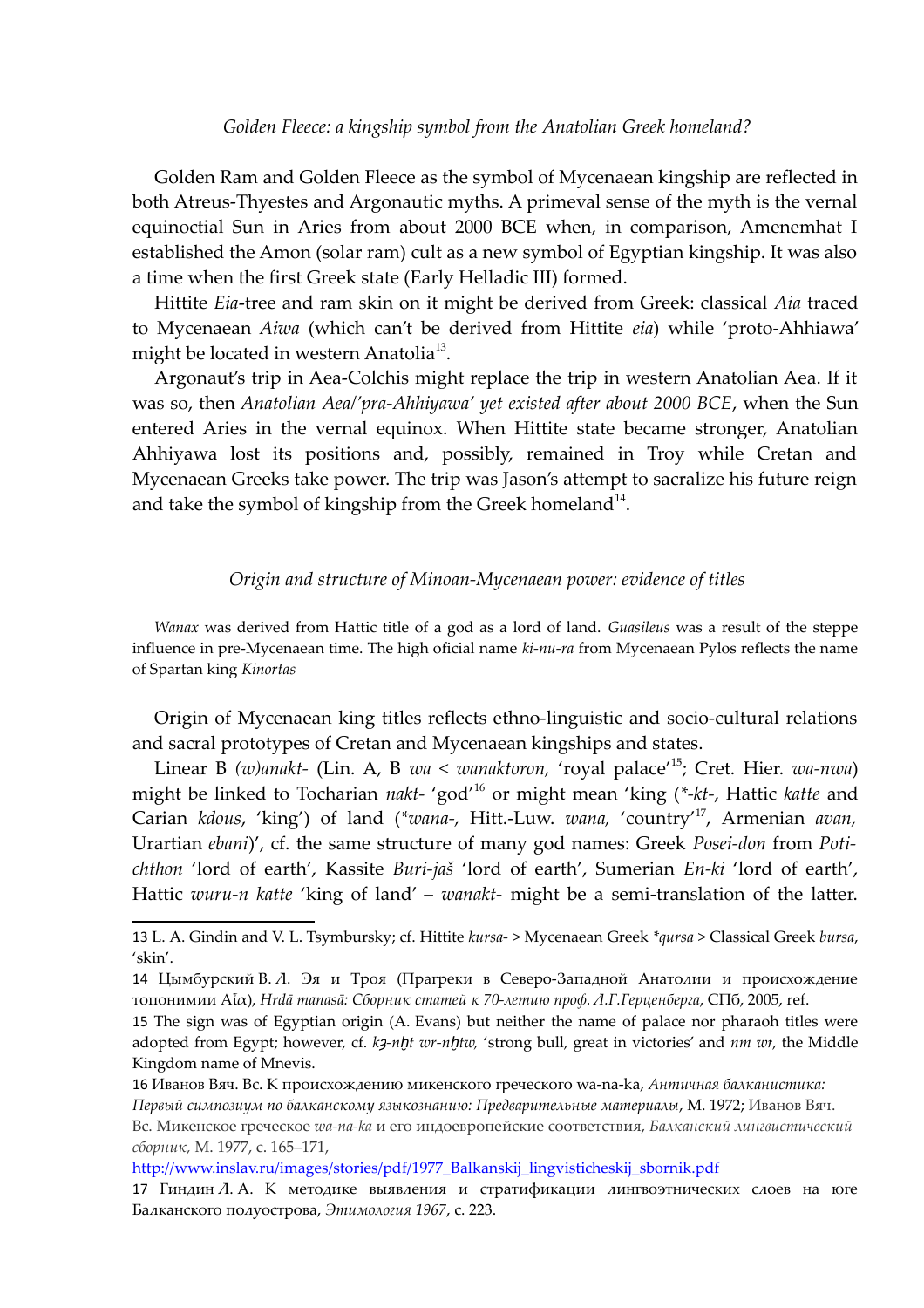Similarly, Golden Fleece as a Mycenaean symbol of kingship may be adopted from Anatolia. Pylian *wa-na-ka* not only accepted gifts (alongside Hera, Hermes, *Pereswa*, Potnia, *Atimite* and *Paideus* the child-god, Un 219) but also gave power to other officials (Ta 711) as terrestrial ruler. *Pe-re-ku-wa-na-ka* appeared in Pylos (from Mycenae) to purify the city by hearth fire and blood.

Similarly, Cretan Hieroglyphic *WOMAN'S BREASTS* might be read in relation with *τιτθός, τίτθη,* 'a woman's breast' = *τίταξ* 'king'[18](#page-5-0) (Hattic *titah,* 'great') whereas *WOMAN'S BREAST-ne* – in relation with *τιτήνη,* 'queen'.

The image of *lawagetas* (literally 'army leader') is represented by mythical Heracles whos deeds were dated to early XIII c. BCE in Greek chronology. His first labour might be related to initiation (symbolized by the skin of lion, a symbol of Mycenae) while the second one was linked to Lerna (a sacral centre of Greeks or Pelasgians from the Early Helladic II time?). If Phrygian *wanaktei lawagtei* (both are belonged to Midas whose name might mean Greek *medon,* 'ruler' as in *Agamemnon < Mega-med-*) were not loans from Greek but genuine then they might be more ancient than one can think.

*Menuwa* was a high Mycenaean official with a rank equated with *lawagetas* of Pylos but mentioned before the latter (An 724.1–7); *menua<sup>2</sup>* is a variant of the title (cf. *Minuai,* 'Minyans' and frequent Urartian king name *Menua*) whereas his name was *kinura[19](#page-5-1)*, cf. 1) *Κινύρας* the singer, founder of Cypriot state and a contemporary of the Trojan War (Ugaritic *Kinarum* was the lyre god; Phoen. > Greek *κινύρα*) and Minyan Phoenician dynasty or rather 2) *Κυνόρτας,* the Spartan king (early 14th BCE) and grand-grandfather of Tyndareus (contemporary with Heracles, early  $13<sup>th</sup>$  c. BCE).

The first component of Linear B  $g^u$ *asi-leus* closely resembles Adyghe *guaš* 'prince'<sup>[20](#page-5-2)</sup> (Abkhaz *kuazhu* 'id.') which might be brought by Multi-Rolled Ware people (which influenced Greek elite in the XVII c. BCE) whereas the second component means 'army': Greek *λαός, ληός, λεώς,* 'men as soldiers' . In the same way, enigmatic name of *Athena* might be derived not only from Greek *aith-* 'to burn' (first of all she was a Moongoddess) but also from Iranian, cf. the matriarchal princess of *Satana* in Ossetic *Nart Epic*. Mycenaean masks may be ultimately related to Catacomb culture rites whereas the Catacomb culture was an ancestor of Multi-Rolled Ware. *Satana/Satanei-guasha* in the Nart Epic was 'matriarchal' *clan leader*, and Greek *basileoi* might have the similar function<sup>[21](#page-5-3)</sup>, cf. Homer's Phaeacian Island of Scheria (*Iliad* 8.390–391: Alcinoos and twenty *basileoi* in the island) and Ithaca (*Iliad* 1.394–396, 18.64: many old and young *basileoi* in the island)<sup>[22](#page-5-4)</sup>. Perhaps,  $\phi \dot{\nu} \lambda \alpha \rho \chi \rho \varsigma$  was a title of phyle-leader before the Multi-Rolled Ware influence, cf. *φυλοβασιλεύς*.

[https://www.academia.edu/12636092/Hattili\\_Hattic\\_-\\_The\\_pre](https://www.academia.edu/12636092/Hattili_Hattic_-_The_pre-historic_language_of_central_Anatolia_in_Greek_)historic language of central Anatolia in Greek

<span id="page-5-0"></span><sup>18</sup> See *τίταξ: ἔντιμος, ἢ δυνάστης, οἱ δὲ βασιλεύς*, Hesych.; *τιτήνη*, 'queen'. Hattic origin of Greek *τίταξ* independently: Κιτσέλης, Φ. / Kitselis, Ph. *Χαττίλι / Hattic*,

<span id="page-5-1"></span><sup>19</sup> Полякова Г. Ф. *Социально-политическая структура пилосского общества,* Наука (Москва 1978), с. 221–223

<span id="page-5-2"></span><sup>20</sup> Similar but independent: Tardivo, G. Pre-Greek studies, [https://www.academia.edu/20298569/PRE-](https://www.academia.edu/20298569/PRE-GREEK_STUDIES)[GREEK\\_STUDIES](https://www.academia.edu/20298569/PRE-GREEK_STUDIES) I was informed about the reference by Ph. Kitselis (pers. comm.)

<span id="page-5-3"></span><sup>21</sup> Cf. [http://www.sno.pro1.ru/lib/andreev\\_gomerovskoe\\_obshestvo/13.htm](http://www.sno.pro1.ru/lib/andreev_gomerovskoe_obshestvo/13.htm) , ref.

<span id="page-5-4"></span><sup>22</sup> Comments: http://www.sno.pro1.ru/lib/andreev\_gomerovskoe\_obshestvo/13.htm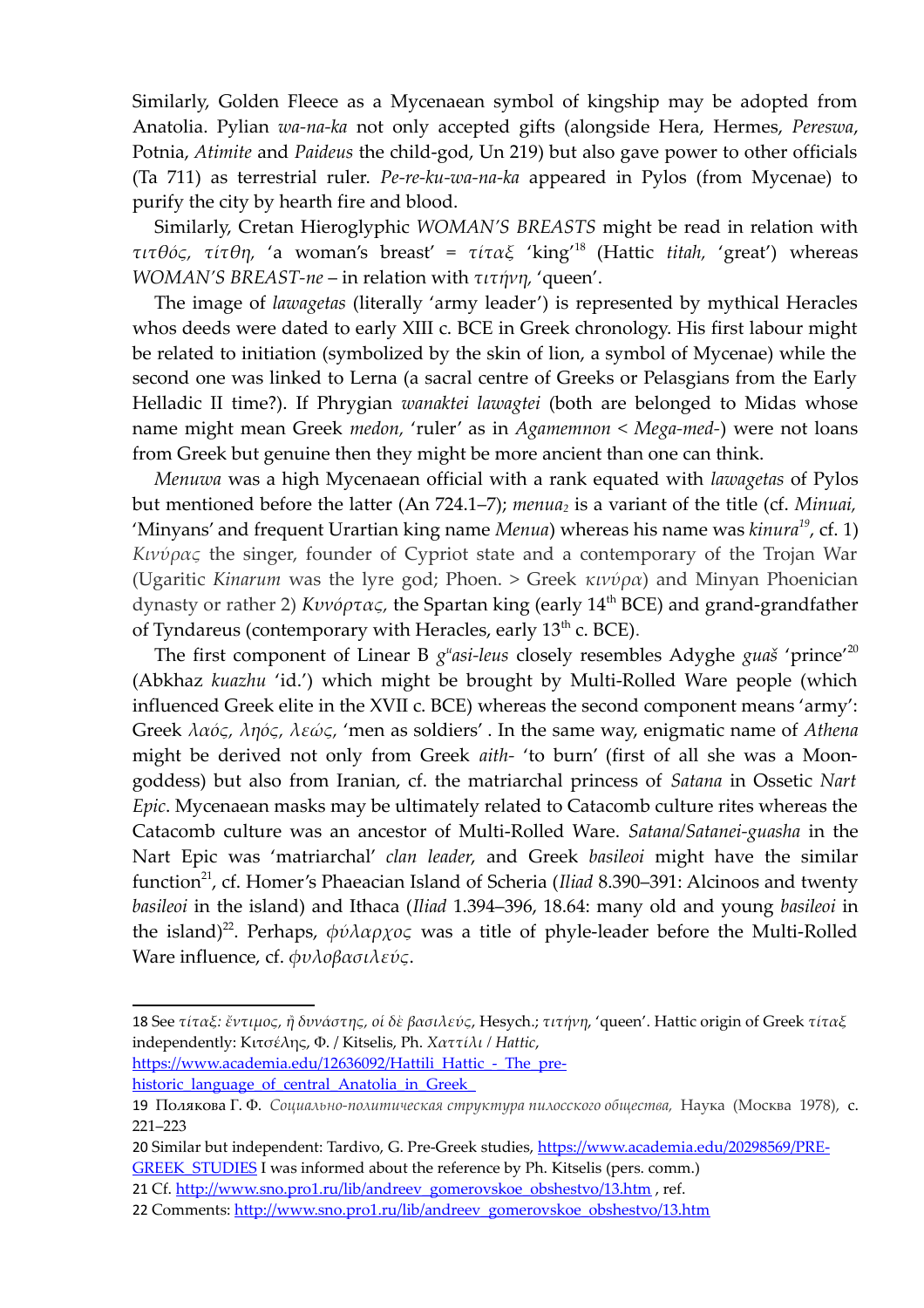So *lawagetas* might be a *tribal or super-tribal military leader* while *wanaks* – super-tribal sacral chief who functioned as sacral ruler-priest (and judge?) over several tribes, like Mycenaean *pe-re-ku-wa-na-ka* in Pylos. Like ancient Persian 'king over kings', wanax was 'king over tribal kings'.

'Mycenaean empire' may be described in terms of chiefdom structure: *guasileus* might be a chief of simple chiefdom ('local/tribal king'), *wanax* and *lawagetas –* chief diarchy (highest priest and military leader) of complex chiefdom (like Pylos), and *presgu-wanaks* (arrived in Pylos from Mycenae) – sacral chief of super-complex chiefdom ('Mycenaean empire').

If Sub-Mycenaean Greece closely resembles Middle Helladic archaeologically then *basileoi* (in their function but not in title) might be traced to pre-Mycenaean society.

#### *Sacral-military diarchy*

Dual structure of power might be attested from the Paleolithic when tribal elder and military ruler make a diarchy. In fairy tales, a king sends a hero to do his exploits – as an initiation of a new elective king or a military ruler behind the king. Non-single ruling was known in Mesopotamia and Elam. Three kings co-ruled in Elam contemporary (high king, his brother, and his son as a ruler of the capital). In early Sumer, *en* ('lord') and possibly *ensi* were priest-rulers whereas *lugal* (literally 'big-man', as Gilgamesh) was military chief.

Diarchy of sacral and military rulers was known in several societies such as

Mycenaean Greece: *wanax – lavagetas*, whereas Phrygian Midas had both titles;

Sparta (one among two king might be of pre-Doric Achaean and more sacral origin) $^{23}$  $^{23}$  $^{23}$ , Merovingian France: *rex – majordomus*,

Proto-Slavs: *\*voldyka* (later – Proto-Slavic *\*kŭnęzĭ* > Polish *ksiądz*) *– \*vojĭvoda*. The same order appeared in pre-Christian Kyivan Rus': Askold and Dir, Oleg and Igor, Sveneld and Sviatoslav, Dobrynia and Volodymyr: the second person in each pair might be sacral ruler (*kŭnęzĭ*) while the first one might be military chief (*vojĭvoda*),

Chazar Empire: *khagan* (formal sacral ruler whose title means 'emperor' and who can be sacrificed!) *– beg* (title of Iranian origin)*/shad* (military chief). The power form was traced to early Turkic empires. Similar Turkic order appeared in medieval Japan (sacral emperor – *shogun* 'military chief') and early Hungarians (*kende/kündü*, 'sacral king', and *gyula*, 'war-chief', cf. *kundur* as the third official in Chazar Empire: so Chazar empire might be among sources of the early Hungarian sacral power image).

The sacral-military diarchy may be reconstructed for the period of the Indo-European formation. Thor with his hammer symbolizes Corded Ware culture, his mother Fjorgunn (from Indo-European *\*perk-* 'thunder god') – hammer-rich Funnel Beaker culture, and Thor's father Odin – Mesolithic northern component of Corded Ware, with symbols of elk and birds. Sacral and military components of G. Dumezil's

<span id="page-6-0"></span><sup>23</sup> However, Spartan rulers were named 'kings' (*basileus* sing.) only abroad while in Sparta they were named 'leaders' (*archagetas* sing., cf. Mycenaean *lawagetas* sing.)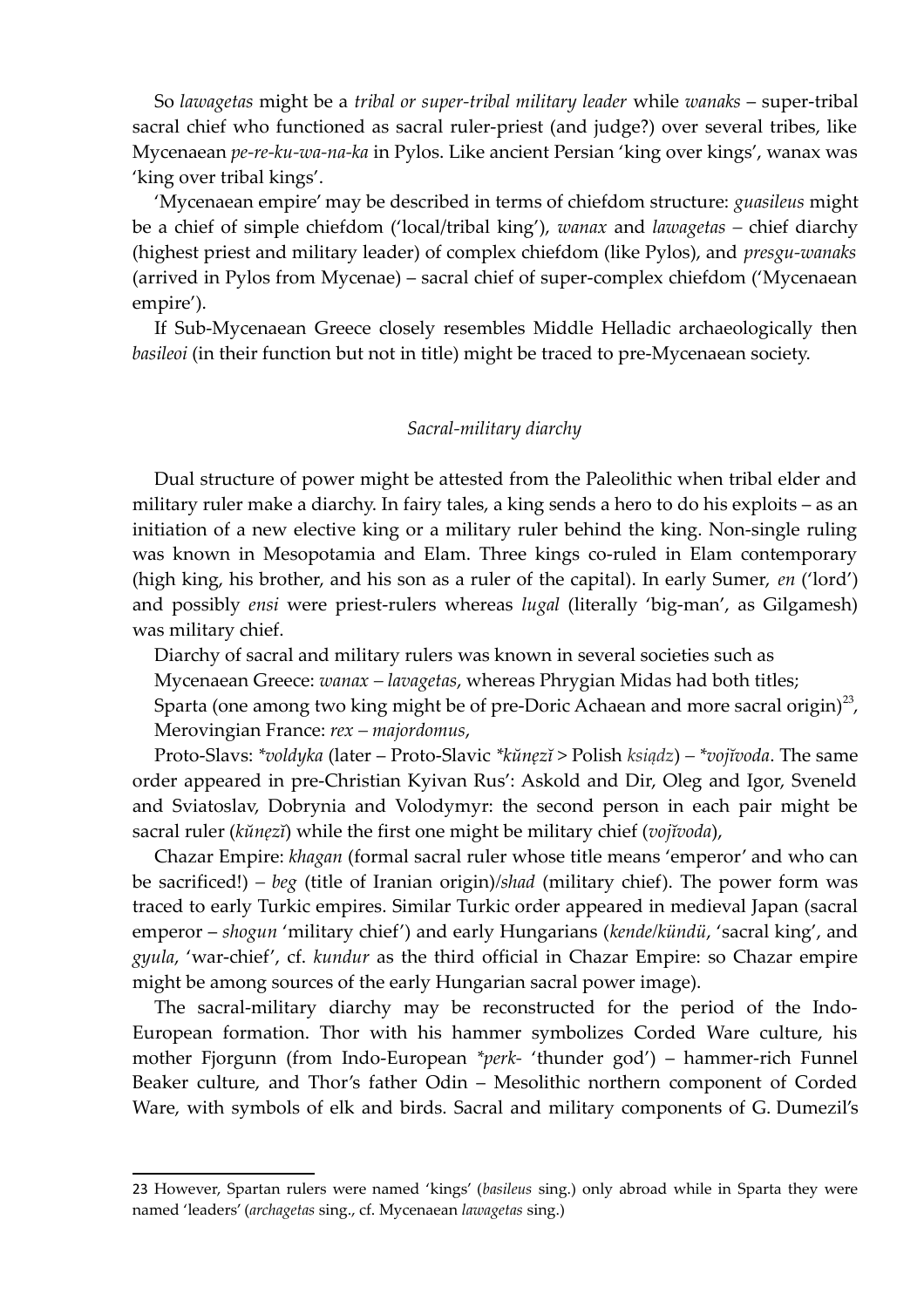triad represent two elite groups whereas the third, agricultural component embodies non-elite people.

It is important that two closest neigbours of Crete, Egypt and the Hittite state, not used the diarchy model (but Tawananna bears some features of priest-king) whereas these two monarchies were also theocratic.

Cretan ruling model might be reconstructed as follows:

Sacral king (wanax), legitimated by his parents, Sky god (Tan the 'Cretan Zeus'/Asterios) and Lunar Goddess (Europe the 'Cretan Athena');

Several 'lesser kings' (gwasileoi, Phaeacian example was proposed to compare); Military leader (lawagetas).

Aristotle (Politics 1329b) tells us that the 'caste system' still prevalent in the Crete and Egypt of his own times was established by Minos in Crete and by Sesostris in Egypt<sup>[24](#page-7-0)</sup>. Some ethnical groups of Minoan Crete might be included in the 'caste system': e. g., armed Kouretes (: Hurrian *huradi,* 'warriors') might represent Hurrian *ethno-social* group in the island.

### *From elected to inherited king*

'The Bronze Age Aegean lacks a readily legible iconography of rulership, permitting widely contrasting speculation on the character of Minoan society; it was egalitarian, heterarchical, gynocratic or a theocracy overseen by priest-kings'<sup>[25](#page-7-1)</sup>.

No traces of Lin. B *wa-na-ka, ra-wa-ke-ta, qa-si-re-u* or other Mycenaean ruler titles are found in the Linear A inscriptions. Lin. A *u-na-ka-* is not king title because of its variant *u-na-ru-ka-*. However, cf. *wanaktorion* in Lin. A, B syllabic sign *wa* (a Greek interpretation of Egyptian hieroglyph 'palace', as A. Evans noticed) and *wa-nwa* (PALACE+HANDS) in Cretan Hieroglyphic give us a possibility to reconstruct the title in the Hieroglyphic and Linear A times.

Perhaps, 'Minoans' or Minoan Greeks worshipped the Great Goddess and terrestrial (possibly young) king, her son and husband (cf. Europe and Pasiphae respectively) as two sacral rulers. A mechanism of transformation from 'matriarchal' to 'patriarchal' ruling might be reconstructed as follows.

Initially, the Great Goddess might correlate with priestess-ancestress as possible city and state founder, as Hestia the founder of Knossos, Dido the founder of Carthago. Cretan-born Demeter as Thesmophoros ('law-bringer') may be an image of the goddess. Her sacral image dominated over the position of sacral king, initially young and, possibly, an object of sacrifice rite (cf. the Minotaur-Theseus myth in the light of Sir James G. Frazer ideas: not only Minotaur was another image of Cretan king but Aegeus, Theseus' father, sacrificed kimself after the initiation of his son)<sup>26</sup>.

<span id="page-7-0"></span><sup>24</sup> Armstrong, R. *Cretan Women* p. 1

<span id="page-7-1"></span><sup>25</sup> Tully, C., Crooks, S. Enthroned upon mountains: The construction of power in the Aegean Bronze Age, *The throne in art and archaeology: 10th ICAANE,* Vienna 2016,

[https://www.academia.edu/25216345/Tully\\_C.J.\\_and\\_S.\\_Crooks.\\_2016.\\_Enthroned\\_Upon\\_Mountains\\_Ico](https://www.academia.edu/25216345/Tully_C.J._and_S._Crooks._2016._Enthroned_Upon_Mountains_Iconography_and_the_Construction_of_Power_in_the_Aegean_Bronze_Age._ICAANE_10_Vienna) nography\_and\_the\_Construction\_of\_Power\_in\_the\_Aegean\_Bronze\_Age.\_ICAANE\_10\_Vienna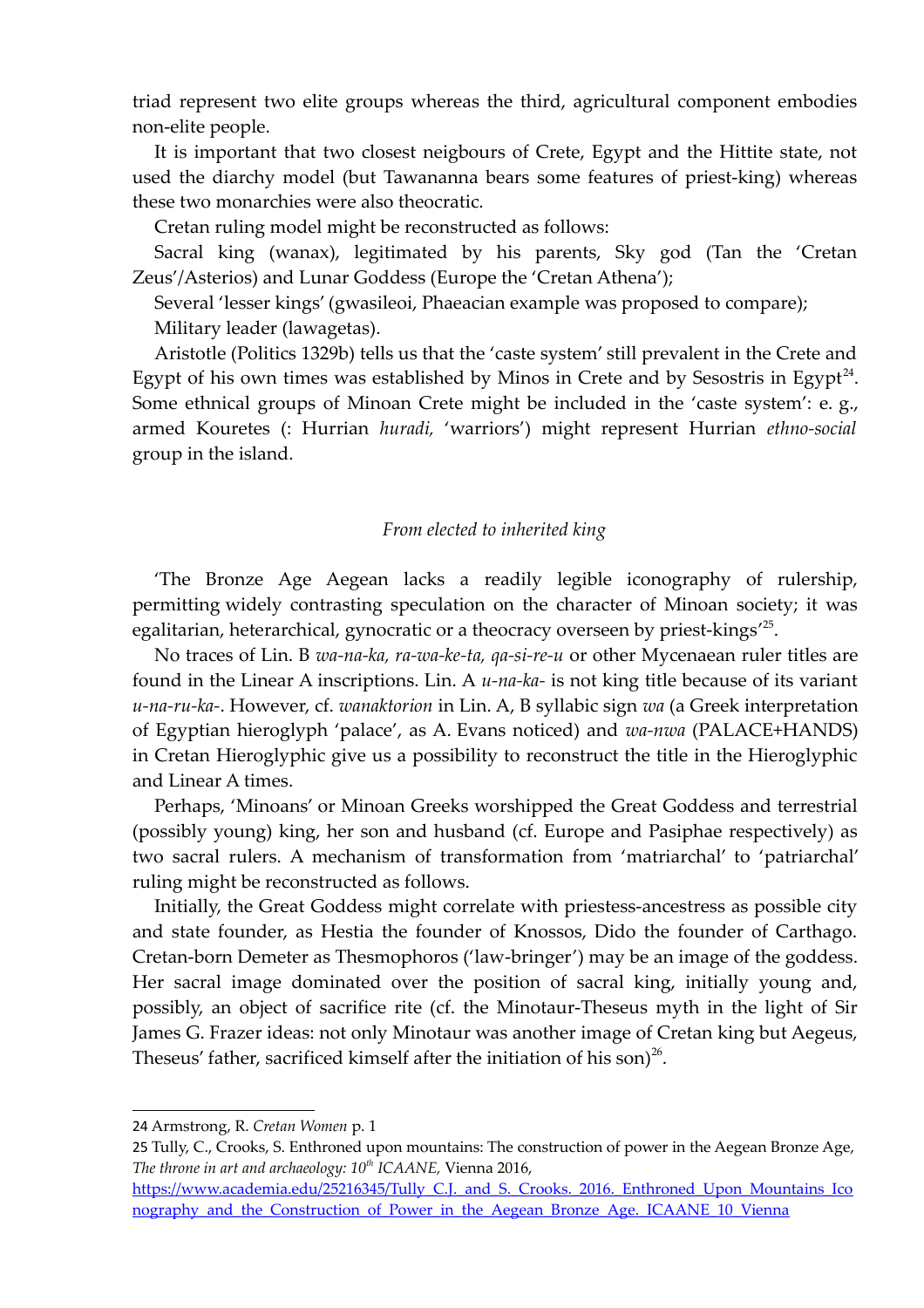Then, the king began to remain on the throne repeatedly by *heb-sed-like<sup>[27](#page-8-0)</sup>* rite: Minos accepted his power and laws in the sacral cave every eight year, in correlation with the Moon or rather Venus cycle<sup>[28](#page-8-1)</sup>. Minos' sons (Androgeus, Minotaur, Glaucos, Katreus as well as his grandsons Ippolitus and Altemenes) were sacrificed possibly instead of Minos. Similar rites were known in Sparta (ephors observed stars to judge the ruling of two kings according to laws accepted from Crete) and Uppsala (influenced by the Aegean in Minoan and Mycenaean periods) where king Aun (V c. ACE) sacrificed one of his sons every ten year. M. Ridderstad shows that Spica (correlate of Demeter) and Arcturus (correlate of Iacchus-Dionysus, 'a torch-bearer lead the procession of the Eleusinian mysteries'); and Venus (Persephone-Kore) must be added: observation of Spica-Venus conjunction was very important for ancient peoples $29$ .

After that, king's position may become inherited, cf. *aisumnetes* as *elected* city king in Linear A, possibly from *Αἶσα*, like Μοῖρα, the divinity who dispenses to every one his lot or destiny. The origin of the title points to the way of election.

#### *Royal bull cult*

Cretan bull cult was different from that in Egypt, however, similarities may be found. During his *heb-sed* feast, pharaoh imitated a ritual running around Egypt – like Cretan Talos (another image of Minos-Minotaur?) who was a bull (Apollodorus) and the sun (Hesychius) runner around Crete. Minos' visit of the Zeus cave every nine years also resembles Egyptian *heb-sed* rite.

The image of solar bull traced to the 4000–2000 BCE period when the sun was located in Taurus in the vernal equinox. Title of *Zeus Tallaios* indicates a link between Cretan supreme god (and Minos's father) and the bull cult. Zeus turned into a bull in the Europe myth and Mino-taurus (Minos' bull or Minos-bull) might be other links. Minotaur hidden in the labyrinth is Cretan king hidden in his palace<sup>[30](#page-8-3)</sup>. Double peaks of mountain (Ida near Knossos) resemble bull's horns.

A bull was sent to Minos from Poseidon, and the animal was an embodiment of the god like Hapi – of Nile. According to a hypothesis, a bull and twelve 'acrobats' were used to predict earthquakes $^{31}$  $^{31}$  $^{31}$ .

<sup>26</sup> Cretan rites of human sacrifice correlated with Phoenician ones. More, the dynasty of Atamantus in Orchomenus (interpreted by J. G. Frazer) might be Phoenician: his brother was *Salmon-eus* ('peaceful', cf. *Salomon*), his wife – *Ino* (Babylonian *Sin*, the Moon god, with *s > h* in Greek or, as D. I. Pereverzev proposes in pers. comm., *Inanna*), his son – *Melikertes* (*Melqart*), his daughter – *Turo*.

<span id="page-8-0"></span><sup>27</sup> Egyptian *heb-sed* after thirty-year reign and then every three years might be related to the Saturn cycle: the planet visibly returns in the same place every about 30 years and remains in every zodiacal constellation about 2,5 years.

<span id="page-8-1"></span><sup>28</sup> Probably, 'the king in the cave' initially symbolized the Low Moon every 18 years (while period of ruling in ancient times was about 16 years), and the Labyrinth might symbolize levels of Moon or Venus trajectory.

<span id="page-8-2"></span><sup>29</sup> During the first state of Ebla (2400–2300 BCE), Dagan ('grain') as 'Lord of the gods' and his wife Belatu ('Lady', Semitic name of Venus) were worshipped in E-Mul ('House of the Star'); Venus occulted Spica in the evening Jul 20, 2301 BCE.

<span id="page-8-3"></span><sup>30</sup> Кинжалов Р. В. *Шесть дней древнего мира* (Ленинград 1989), с. 73.

<span id="page-8-4"></span><sup>31</sup> Кинжалов Р. В. *Шесть..,* с. 87.